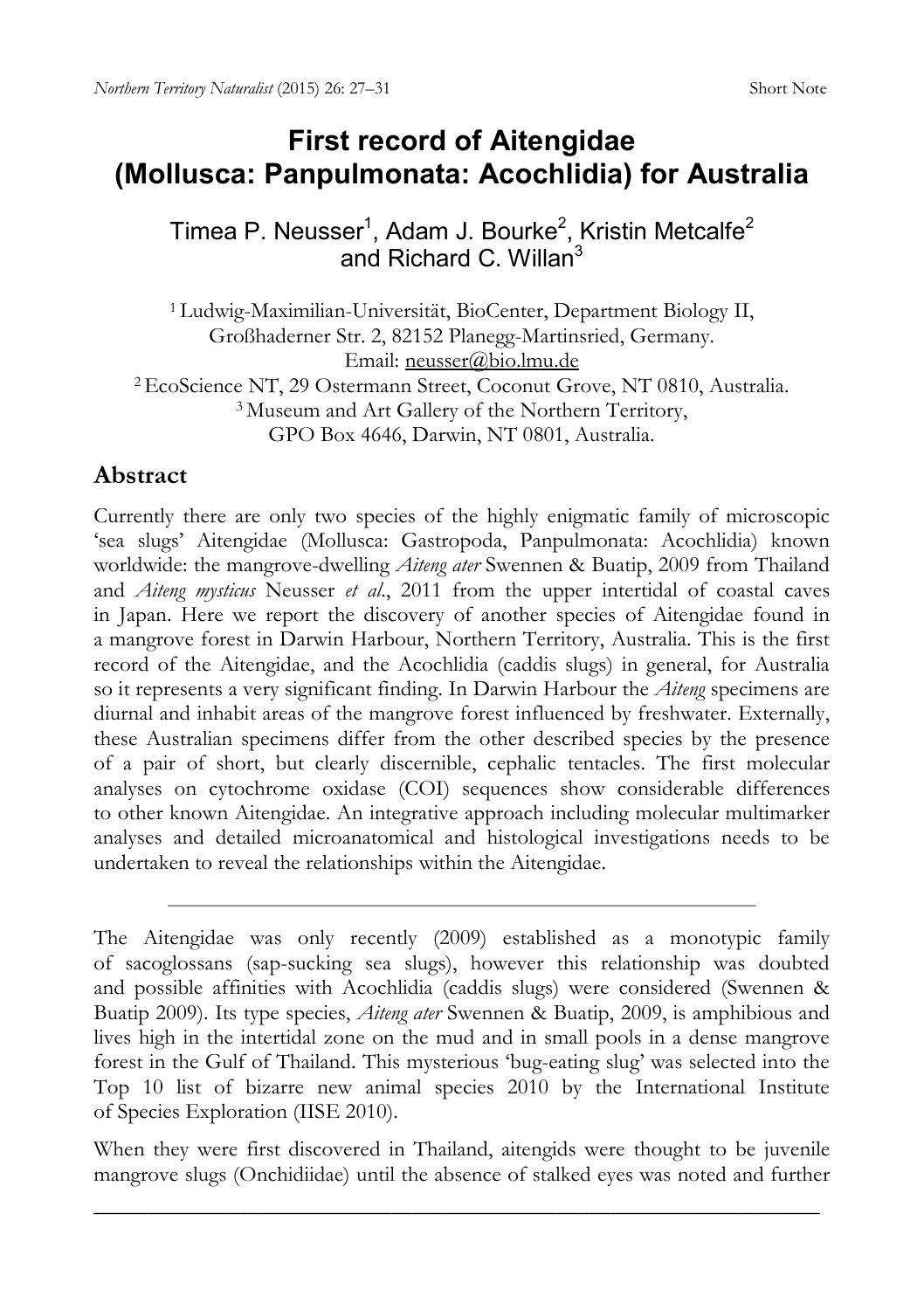studies showed they had no relationships with onchidiids at all (Swennen & Buatip 2009). The initial specimens were considered so extraordinary that a new family, Aitengidae, was created for them. The name for the genus itself, *Aiteng*, was chosen from Ai Theng, which is the name of one of the popular puppets in shadow plays (wayang) in the southern part of Thailand. Ai Theng is a jolly, smooth, black male who plays in the night. Extraordinarily for a sea slug, these original specimens of *Aiteng ater* were found to be able to open the pupal cases of beetles and moths living in the mud with them and eat the contents, as well as consume ant larvae and whole adult mosquitoes (Swennen & Buatip 2009).

An integrative approach combining detailed microanatomical 3D-reconstruction based on histological sections and molecular analyses conducted soon after the discovery revealed the true relationship of *Aiteng ater* (Neusser *et al*. 2011). The Aitengidae clusters robustly among hedylopsacean acochlidians and the family was firmly assigned to the Acochlidia (Mollusca: Gastropoda: Panpulmonata) (Neusser *et al*. 2011). At the same time a second, new aitengid species was described. *Aiteng mysticus* Neusser *et al*., 2011 from Japan occurs on algae in the upper intertidal zone on rocky shores in tiny crevices of small coastal caves. It was also found in a brackish area neighbouring a mangrove forest on the underside of large, wet rocks which are deeply embedded in mud.

Here we present the first record of aitengid specimens from Australia found live during an environmental baseline survey of a mangrove forest fringing Bennetts Creek, a small tributary of the Elizabeth River, located in the East Arm of Darwin Harbour. On 21 March 2012, three animals were discovered in three different floristic assemblages within a localised area of mangrove forest influenced by seasonal freshwater inflow during the wet season (Table 1). The specimens were found in the upper intertidal in the mixed species hinterland margin community, in the tidal flat forests dominated by *Ceriops australis* and in the lower tidal creek community (Figure 1). The latter was dominated by the Stilt-root Mangrove (*Rhizophora stylosa*) and the Kapok Mangrove (*Camptostemon schultzii*) and no rocks were present in the substrate. Three additional animals were collected at this same locality on 5 March 2013 (Table 1).

The habitat throughout this mangrove forest has significant freshwater inflow derived from the paperbark (*Melaleuca viridiflora*) forest to landward. Indeed, there was a permanent spring-fed fresh/brackish pool at the landward edge of the mangrove forest which supplied the collecting site with freshwater sheet-flow during the wet season. The salinity of the habitat was not measured, but based on the combination of seasonal freshwater sheet-flow and tidal activity observed at the site, salinity probably ranged from near fresh during the wet season to a maximum of 36 ppt during the late dry season. Salinities in the Elizabeth River system are seasonally diluted, varying between 20–30 ppt during the wet season (Wrigley *et al.*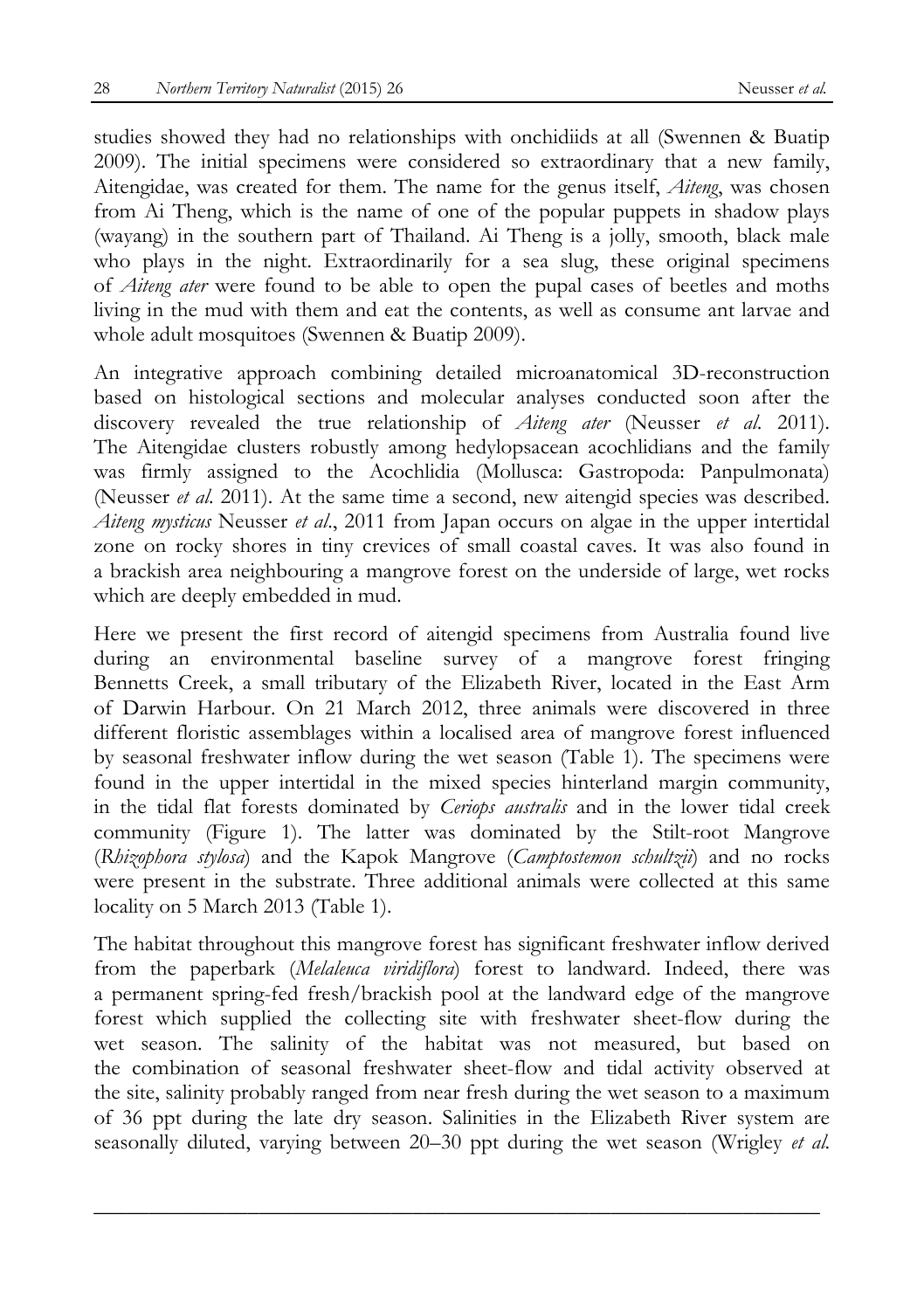

**Figures 1-4.** Habitat and living specimens of Australian *Aiteng* sp.: **1.** Bennetts Creek in Darwin Harbour – mangrove site showing the *Rhizophora stylosa* dominated forest where the slugs were most commonly found. **2.** Individual crawling on the underside of a rotting log on the forest floor. **3.** Specimen found on the forest floor, crawling on top of an algal turf mat. **4.** Live animal approx. 4 mm (two photos of same animal) showing the distinctive black-glossy notum, conspicuous eye spots and short cephalic tentacles. (Adam Bourke)

1990) and falling as low as 2–18 ppt during peak wet season flows (Drewry *et al.* 2010).

The specimens found in 2012 were collected by Kristin Metcalfe and Adam Bourke, while the specimens found in 2013 were collected by Adam Bourke. All the specimens were found after spring tidal cycles during the monsoon season. No specimens were found during a collection attempt in the wet season of March 2014 during neap tides, or during a single dry season survey undertaken previously in September 2011. All the specimens were found within 6–75 m from the tidal creek at low tide during the day.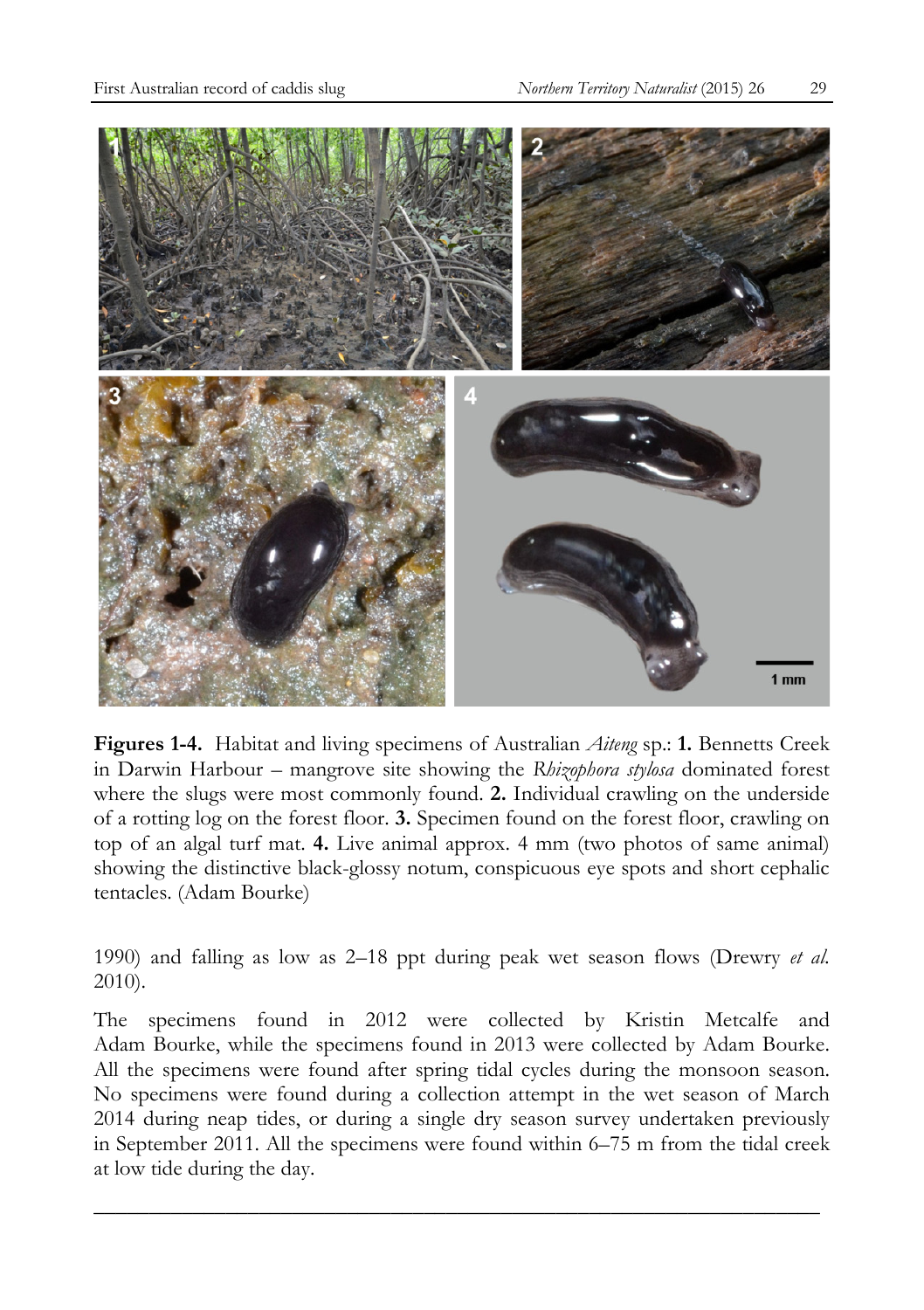| Station<br>number | Location                  | Number of<br>specimens | Fixative<br>(ethanol) | Collection date |
|-------------------|---------------------------|------------------------|-----------------------|-----------------|
| $BC-2$            | 12.58779°S<br>131.02186°E |                        | 70%                   | 21 March 2012   |
| $BC-2$            | (as above)                | 3                      | $100\%$               | 5 March 2013    |
| $BC-4$            | 12.58764°S<br>131.02161°E | 1                      | 70%                   | 21 March 2012   |
| $BC-6$            | 12.58753°S<br>131.02132°E |                        | 70%                   | 21 March 2012   |

**Table 1.** Details of collecting site and specimens of *Aiteng* sp. in Australia.

Animals were found actively crawling around on the forest floor or hiding within rotting logs. One specimen collected in 2012 measuring 2 mm preserved length was preserved in 70% ethanol and stored in the mollusc collection of the Museum and Art Gallery of the Northern Territory (NTM P.48762). Both remaining specimens collected in 2012 (3.7 and 2.9 mm preserved length) were preserved in 70% ethanol for histological and anatomical investigations. The specimens discovered in 2013 from the same habitat were collected from the undersurface of a fallen dead mangrove log of the Grey Mangrove (*Avicennia marina*) (Figure 2) and from the forest floor in the *Rhizophora stylosa* dominated tidal creek assemblage (Figure 3). One individual measuring 7.3 mm extended crawling length was preserved in 100% ethanol for molecular analyses (Table 1).

In life, the specimens are greater than 7 mm when extended and crawling actively. The dorsal notum is glossy black. Neither the head nor the area around the eyes is pigmented. The foot is cream (Figures 2, 4). The Darwin Harbour specimens have one pair of large broad lappets ventrally above the foot, and in contrast with *A. ater*, have one pair of very short cephalic tentacles (Figure 2–4). The head can be retracted under the frontal notal border in both species.

One of the Darwin Harbour specimens was observed in the field crawling on top of a mat of algal turf. It was possibly feeding on the algae, or on prey present within the algae. When the specimens were subjected to seawater in the laboratory, they retracted their head, suggesting they are intolerant of high salinities. In contrast, animals kept in freshwater displayed normal locomotion and were moving freely around within petri dishes. This is in contrast to observations overseas that individuals usually avoid any direct contact with water (independent of salinity) and prefer a humid environment instead (Timea Neusser, pers. obs.).